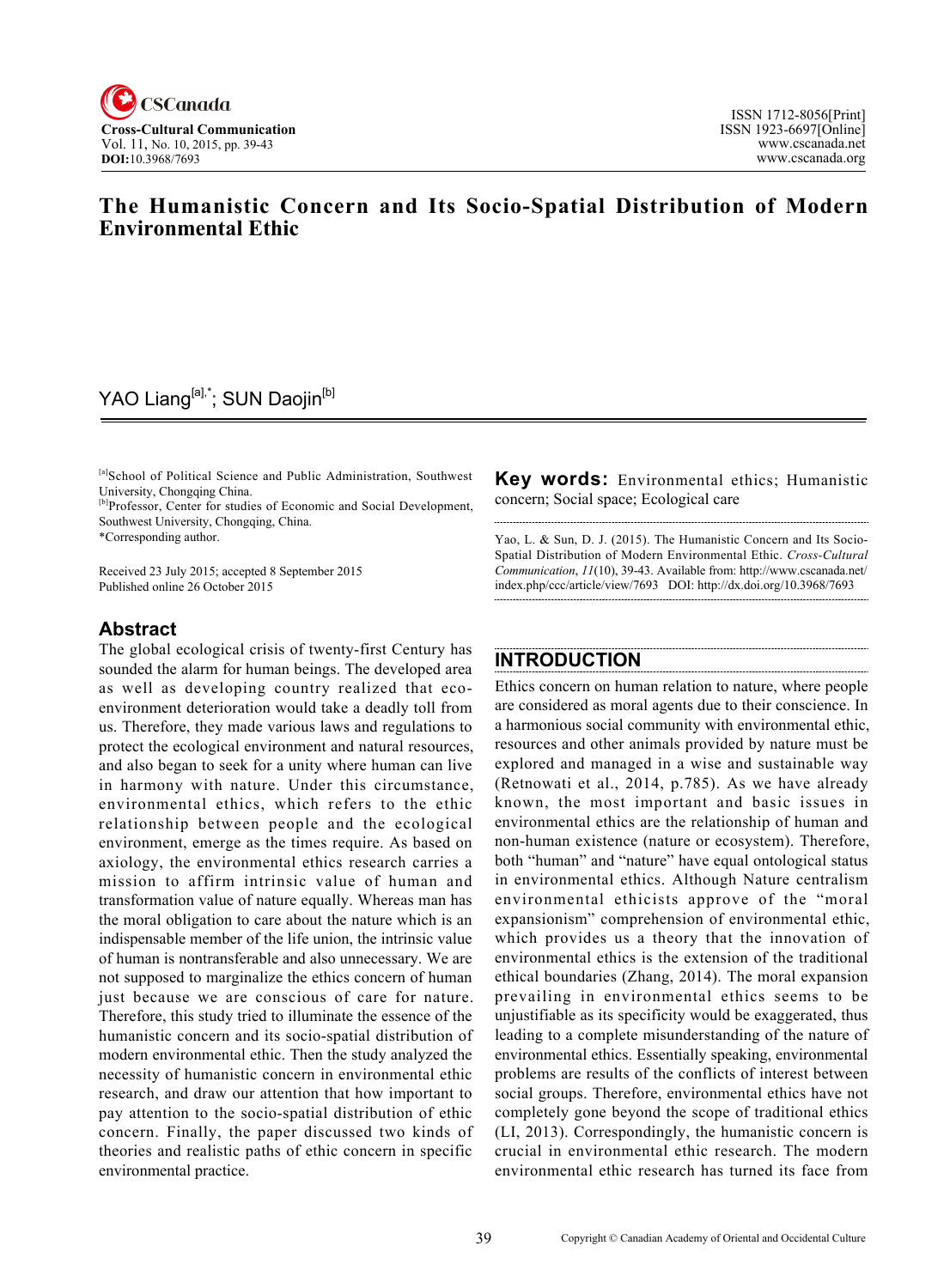humanistic concern to ecological concern, which may mislead us to "Natural Standard Theory" and "Man Absence".

# **1. THE HUMANISTIC CONCERN AND ITS SOCIO-SPATIAL DISTRIBUTION**

Before come to the core point, we should have a clear understanding of humanistic concern of modern environmental ethic, and show great concern for sociospatial distribution of environmental problems, which are deeply involved in environmental justice issues.

Humanistic concern of modern environmental ethic have two theoretical dimensions at least. Firstly, the intrinsic value of man has to be acknowledged because of the non-bridging distinction between the human and nature. According to Marxist philosophy theory, the essential differences between man and animal lie in the manufacture and use of tools, in which unique human consciousness occurs. It is the social relations that determine the human nature. Therefore, the intrinsic value of man lies in its social attributes, which distinguish human from the animals in nature. Secondly, human's activities make man a unique existence. The power of human practice absolutely can ruin the ecosystem and therefore contribute to global environmental change. However, it is also can promote ecological restoration. The cancellation of human subjectivity means eliminating the operative ability in both ecology destroying and ecology protecting practice, which may lead to nihilism standpoint. This would be good for nothing in deed. Generally speaking, as the irreplaceable role of the human plays in life community, humanistic concern of modern environmental ethic is necessary and even essential to sustainable development, as well as environmental protection.

What is more, facing the interactive and complex factors in environment problems, it is crucial to analyze the socio-spatial distribution of ethic concern because of the different reality such as social economic status, political systems, cultural tradition and civilization degree, which can make us act in accordance with specific conditions when deal with environmental problems. To be more exact, the socio-spatial distribution of ethic concern means the special care in ecological compensation, environmental policy making and ideological education on the basis of the socio-spatial distribution of human social status. The socio-spatial distribution of environmental ethic concern is also a guarantee of human personalization and cultural diversity, which could contribute to social fairness and environmental justice. In this domain of discourse, people are generally divided into two groups: environmental advantaged group and environmental vulnerable group. Analyzing the imbalance of social environmental group and finding the practice approach to the coordination of them would be key areas of socio-spatial distribution research in environmental ethics.

### **2. THE NECESSITY OF HUMAN CONCER IN ENVIRONMENTAL ETHIC**

Obviously, whether anthropocentrism or nonanthropocentrism, both of the schools have to recognize that human beings and nature share the equal ontology status and the fire right to survive although the magnitude and the inherence speciality of their acting force in the life community is very different. Therefore, in the background of ecological civilization construction, it is essential to give the deep-rooted reason of emphasizing the humanistic concern of modern environmental ethics in order to beyond and integrate anthropocentrism or non-anthropocentrism.

### **2.1 Form "Rational Man" to "Ecological Man"**

Rational man and ecological man (Eco-man) is the dual character of human, just as the opposite sides of a single coin. The idea of rational man is rooted in the industrial civilization ages owing to the social need to increase the productivity. The hypothesis of rational man means the economic body whose activities are calculating and full of ration with the only goal to maximize its own economic benefits. While the "ecological man" is a conception that different from Adam Smith's "economic man" and "moral man". Some scholars hold that eco-man, compared to "economic man", is a theoretical set more suitable for human nature. Other scholars think that ecological men referred to those who have ecological ethical quality and ecological environment awareness. They hold harmonious conception of nature, and pursue the harmonious development of human (Li et al., 2014, p.72). As the bionomic paradigm transformation becomes a trend in various research areas, it is necessary to make connation of eco-man clear. Ecological man is a hypothesis and desire that human could establish not only a symbiotic relationship with nature, but also find the appropriate way to live in harmony with others, and what is more, try to pursue perfection of themselves. Actually, human has turned her back on "Rational Man".

The turning from the rational man to ecological man indicates the awareness of human's self-consciousness. The idea of ecological man implies the harmonious development of economy and environment, and it also shows the historic necessity of human liberation. Consequently, humanistic concern research is an internal requirement of environmental ethics.

### **2.2 Ultimate Goal: "Free Man"**

According to the theory of Marxism, the trend of social development is to realize the comprehensive and free development of humankind. The union of the free man is a basic organizational principle of future society. This analysis implies that the free man is the ultimate goal of human development. It is further the reconciliation of rational man and ecological man. Although the interpretation of man is premised on the basis of the relationship of human and nature, the reconciliation of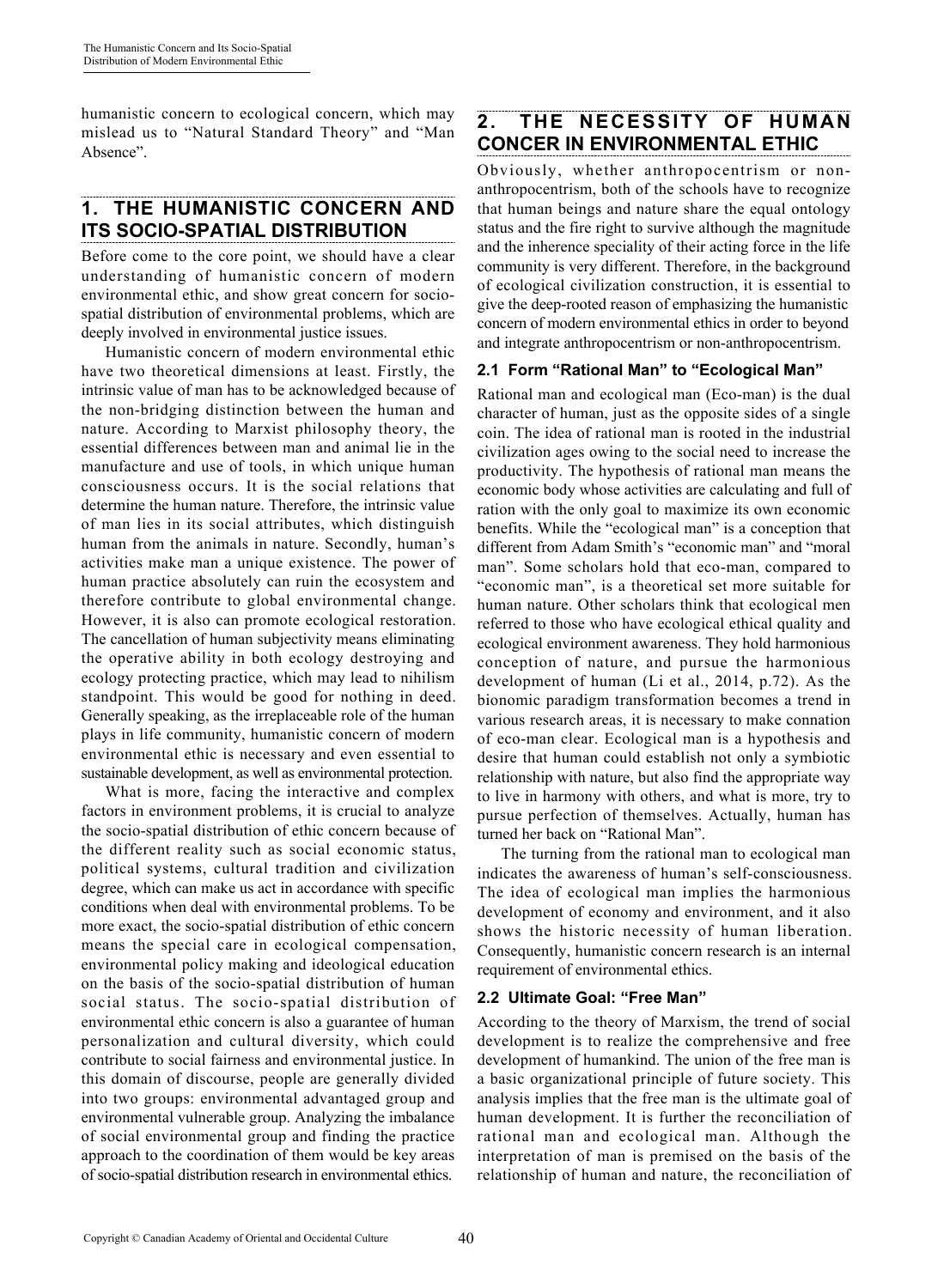human and nature depends on the reconciliation of Man himself, which refers to the harmonious social relationship between people, and also provides the social condition for us to live in Harmony with Nature.

Well, what is the "free man" and how would the "free man" effects the humanistic concern and its socio-spatial distribution of modern environmental ethic? To answer those questions, it is necessary to comprehend the nature of "free" and then detach the intrinsic characteristic of a free man from other influencing factor. According to Marx's philosophy theory, "Free" is the nature of mankind. As opposed to abstraction, it is existing in historical movement in reality. What is more, two important dimensions of "free man" are naturality and sociality. Emphasizing one characteristic at the expense of the other could in turn restrict or even destroy the productivity and the whole society's health and sustainable development. Human should take nature as the foundation, while nature must take human as the guidance. Human and nature are an organic combination or a dialectical unification. Nonetheless, from the fundamental, only human can be the transformation and protection subject of this world. Accordingly, ultimate goal of a free man has already contained the reconciliation of human and nature when relentlessly pursue the comprehensive development of humankind.

In response to era spirit of ecological civilization in the twenty-first century, we are supposed to pursue the basic goal of ecological man and the further idea of a free man. The humanistic concern of environmental ethics should not step out of the historical stage.

#### **2.3 Imbalance of Social Environmental Groups**

Environment ethics should include three dimensions. It is the "Inter-specie ethics", "Inter-generation ethics" and "Intra-generation ethics" (Yang, 2007). As a whole, the practical ability of the environment and the tolerance capacity from environmental disaster would be different in contemporary and future generations, as well as developed regions and developing countries, resulting in socio-spatial distribution of humanistic concern in environmental ethics. Basically, people who have lower social and economic status are more likely to be exposed to environmental risk such as transferred harmful artificial compounds, water pollution and so on. The imbalance of social environmental groups has become an important factor for promoting the development of the environmental justice movement.

Some scholars conducted a survey of municipal domestic waste treatment in Peking, Chungking and Xiamen, People's Republic of china. The result suggests the socio-spatial distribution of environmental retaliation was affected by social factors such as educational background, wage level, census register property and so on (Gong, 2014, p.49). With constant promotion of globalization, this imbalance of social environmental groups causes people's attention gradually. We began to

value the sustainable development, environmental justice and ecological restoration, which is a sign of humanistic concern and its socio-spatial distribution in modern environmental ethics.

### **3. THE REALISTIC PATHS OF DIVERSE HUMANISTIC CONCERN**

Although it is a difficult task to approach humanistic concern in modern environmental ethics theoretically, we can still find our way to our goals though the countermeasures research on socio-spatial distribution of environmental global environmental crisis. There are two realistic paths as follows:

#### **3.1 Human Practical Ability of Ecological Restoration: Green Technologies and Public Participation in the Environmental Protection (PPEP)**

Human practical ability of ecological restoration should be inspired in the environmental practices, which is a conclusive evidence for the humanistic care of environmental ethics.

Firstly, science and technology invented by human is the biggest motivation for ecological restoration. The new developments in environmental technology and engineering recent years contribute to some significant breakthrough in environmental conservation and environmental restoration, such as Bio pile technology, which has been applied in ecological restoration of petroleum contaminated soils. Some scholars blame technology for causing serious ecological crisis and other environmental problems. They appear to get rid of technology and "return to the primitive ecology" or "back to a deeper past" (Drenthen et al., 2013). However, it is against human civilization and social advancement. Science and technology as a part of the productive forces, is also the technical construction of man's essential power, characterizing the breadth and depth of our practical ability for environmental transformation (Chen, 2011, p.72). Obviously, the development of green technologies is essential to humanistic care of environmental ethics. Specifically speaking, we need to encourage investment in high-technology industries such as clean energy and environmental technology.

Secondly, although the subject of environmental justice is concrete and different, classified by his or her social background (especially the economic status), the equal rights of environmental participation should be ensured undoubtedly. This requires arousing people's awareness of green economic construction, environmental pollution assessment, environmental policy supervision, ecological restoration and maintenance and ecological culture popularization. What is more, the national legislation should orient itself to guarantee the right of information, participation, expression and supervision in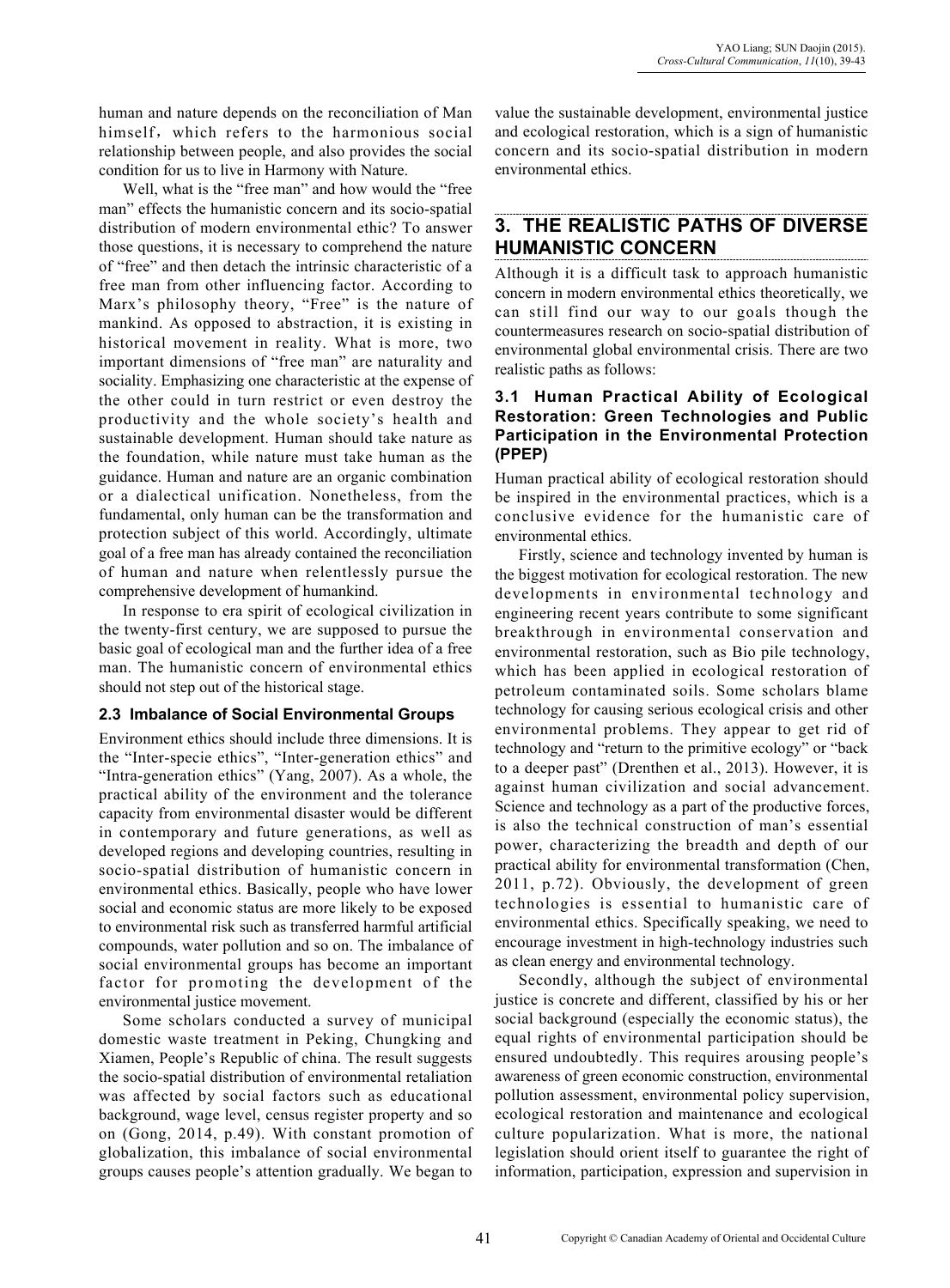environmental conservation. In operation, we should insist on human- concerned management and the sustainable development principle in economic construction, policy guidance and public opinion direction.

In April 2012, China Environmental Remediation Industry Alliance was brought into existence to promote the sustainable development of China's environmental remediation industry and change the status quo of weak technical ability and many other problems in soil and groundwater remediation industry in china. Its own mixed members come from governmental agencies, scientific research institutes, companies of all sort and other environmental restoration industries related to voluntary composition. The purpose of this organization is to build a communication platform for environmental restoration industry and ecological culture, jointly exploring the development and innovation of the industry's development model and strategy, and ultimately promoting the development of Chinese characteristics environmental rehabilitation. Thus far, the organization plays an important role in the field of ecological restoration, and it is a representative case for public participation in the environmental protection (PPEP), which show respect for human essential power and the humanistic concern of modern environmental ethic despite of its socio-spatial distribution.

#### **3.2 The Coordination of Social Environmental Groups**

Because of the distinctions of social status, people play a different role in environmental issues as a dominator, a passive, or a bystander. As a result, the actual affordability of environmental hazards would be varied from one social group to another. This requires more humanistic care of environmental ethics and the sometime more attention to the socio-spatial distribution of environmental risk. Therefore, the most rational option is to make a balance of rights and responsibility of social environmental groups.

Social environmental groups may be an individual or a family, a company or a community, even a country or a nation. However, it can be divided into two opposite categories according to its social status. The first category is environmentally advantaged group, which has many more chances to influence on enactment of the regulations and administrative plan. They always have a certain social status with high-income, and may lead the life style and consumer trends within a certain range. Some of them even become actual regular constitutor of a certain industry, which make them the dominator of zoology encircles as well as the environmental issues. The second category is the environment vulnerable group. People from this group are the absence of environmental awareness and self-protection awareness. They always live in poor conditions with low income and have a low educational level because of congenital or acquired conditions. Their environmental rights and ecological benefits cannot be guaranteed. Furthermore, they are often powerless to fight back others' environmental violations (Tao, 2009).

Based on the above discussion, it is not difficult to find that maintaining the interest balance of the environmental advantaged groups and the environmental vulnerable groups is an important guarantee to coordinate the social-spatial distribution of environmental ethics. And it also shows the respect for each person's equal environmental rights. There are at least two approaches to coordinate the social environmental groups:

The first way is to improve the ecological compensation mechanism and formulate environmental justice policy, which aims to protect the environment and make sustainable use of ecosystem services. To promote the harmonious development between man and nature, governments take advantage of this environmental economic policy to coordinate the relevant interests of social environmental groups corresponding to the value of ecosystem services and the cost of ecological conservation. The ecological compensation mechanism can focus on regional ecological protection and environmental pollution control and distinguish the damaged parties from destroyers on environmental issues. It co-exist with "Polluter pays principle (PPP)", which requires that the costs of pollution be borne by those who cause it. In recent study on the establishment of a multilevel ecological compensation mechanism, the horizontal ecological compensation system can orient itself to the interests of the regional environmental groups, hoping to reach a balance condition. Well, as an important part, vertical ecological compensation system research has also been recognized by the government and the society.

The second way is to foster ecological cultural personality. Ecological culture is the survival mode of distinct ethnic groups in special ecological environment. It also emphasizes the unique characteristics of the national culture, which is formed by the specific ecological environment. As the human beings and nonhuman beings share the ecosystem as their external environment, once there is a human being, there will inevitably be ecological culture. Thus, to emphasize and practice inherent value of human and humanistic concern, we should pay more attention to the ecological culture and its personality. It is important and urgent task to develop a diversified way to form ecological personality during the ecological literacy. There may be a feasible approach to vital clue as to cultivate human' ecological cognition of the relationship of human and nature, the idea of ecological ethics, and sense of ecological aesthetics based on the diversified ecological environment and the sociospatial distribution of social environmental groups. In a word, no cultural diversification, there is no good cycle of the environment.